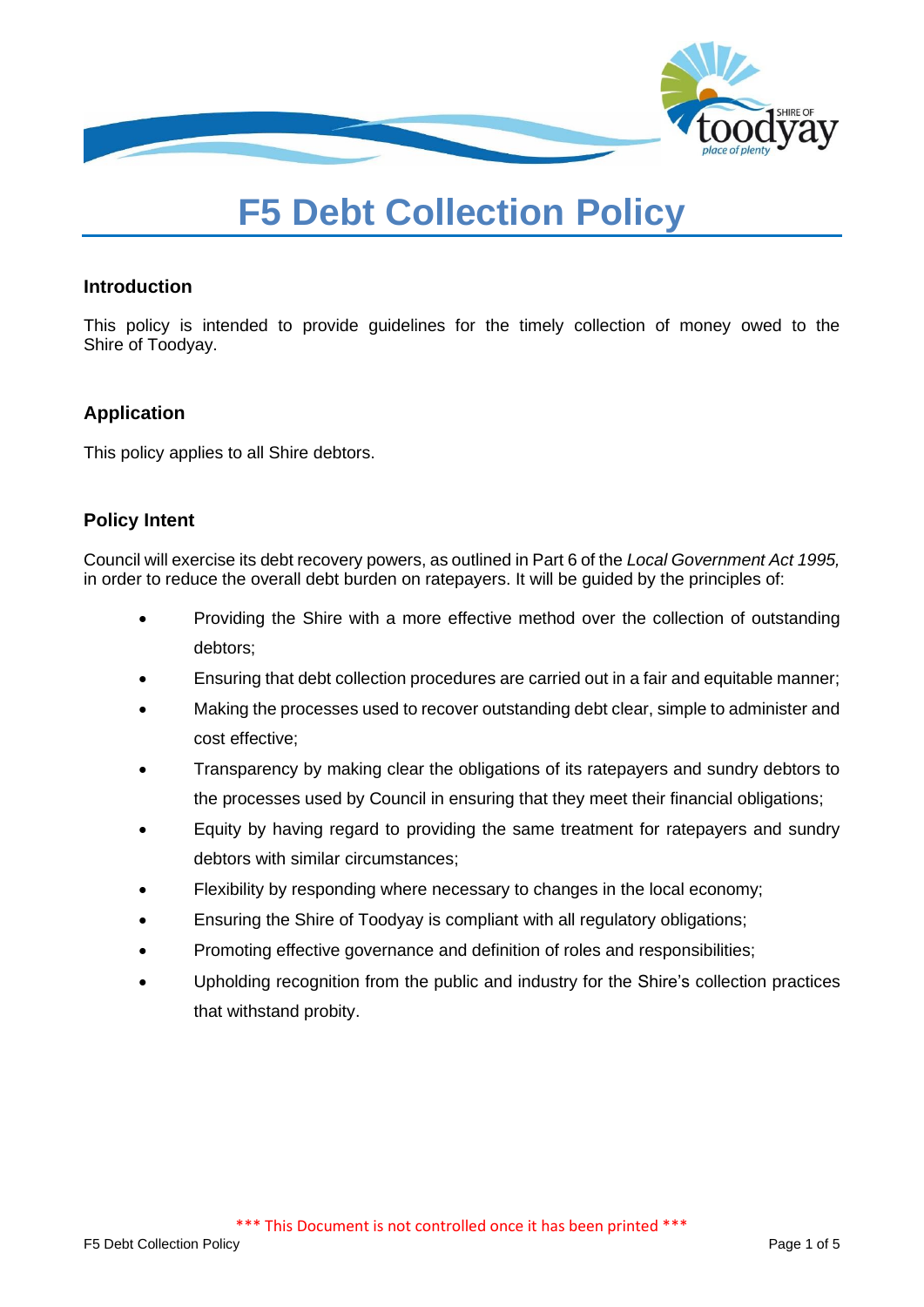# **1. Sundry Debtors**

Council provides trade debtors and miscellaneous debtors 30 days from month of invoice to settle any outstanding accounts.

The Chief Executive Officer may allow persons experiencing financial difficulties to make suitable arrangements for payment of sundry debtor charges.

Where no alternative arrangements have been made, the following actions are to occur:

- (a) After 30 days has expired, contact is to be made by telephone to the sundry debtor seeking a commitment to pay the outstanding debt and a memo to this affect entered on the Debtor's record.
- (b) If the debt is still outstanding after a further week, then a letter is to be sent requesting payment of the outstanding balance within seven days of receipt of the letter.
- (c) Where the debt is still not paid, then a final notice letter demanding payment within seven days is to be sent stating that failure to pay will result in the matter being placed in the hands of the Shire's debt collection agency.
- (d) Debtors remaining unpaid after the expiry date for the final notice letter and not subject to an approved arrangement or an alternative course of recovery action will be the subject of the preparation and issue of a summons or writ, through Council's debt collection agency, to effect recovery. The Debtor will also cease to have a credit rating with Council and will not be allowed to incur any further debt with Council.
- (e) Where a summons has been issued and remains unsatisfied, action will be taken to purse that summons by whatever means possible, through Council's solicitors or debt collection agency as the case may be to secure satisfaction of the debt.
- (f) Following the issue of a summons and addition of legal costs, a reasonable offer to the Chief Executive Officer to discharge a debtor account by payment arrangement will not be refused.

Where payment is not received within thirty (30) days from the date of the initial invoice, interest will be applied on money that remains outstanding. Interest is calculated on the number of days from the due date of payment until the day the payment is received by the Shire of Toodyay. Interest (percentage) charged on sundry debtors is the percentage as adopted at the annual budget meeting in accordance with section 6.13(1) of the *Local Government Act 1995*. The rate as set under section 6.13(1) of the *Local Government Act 1995* is not to exceed the maximum rate of interest as prescribed within regulation 19A of the *Local Government (Financial Management) Regulations 1996.*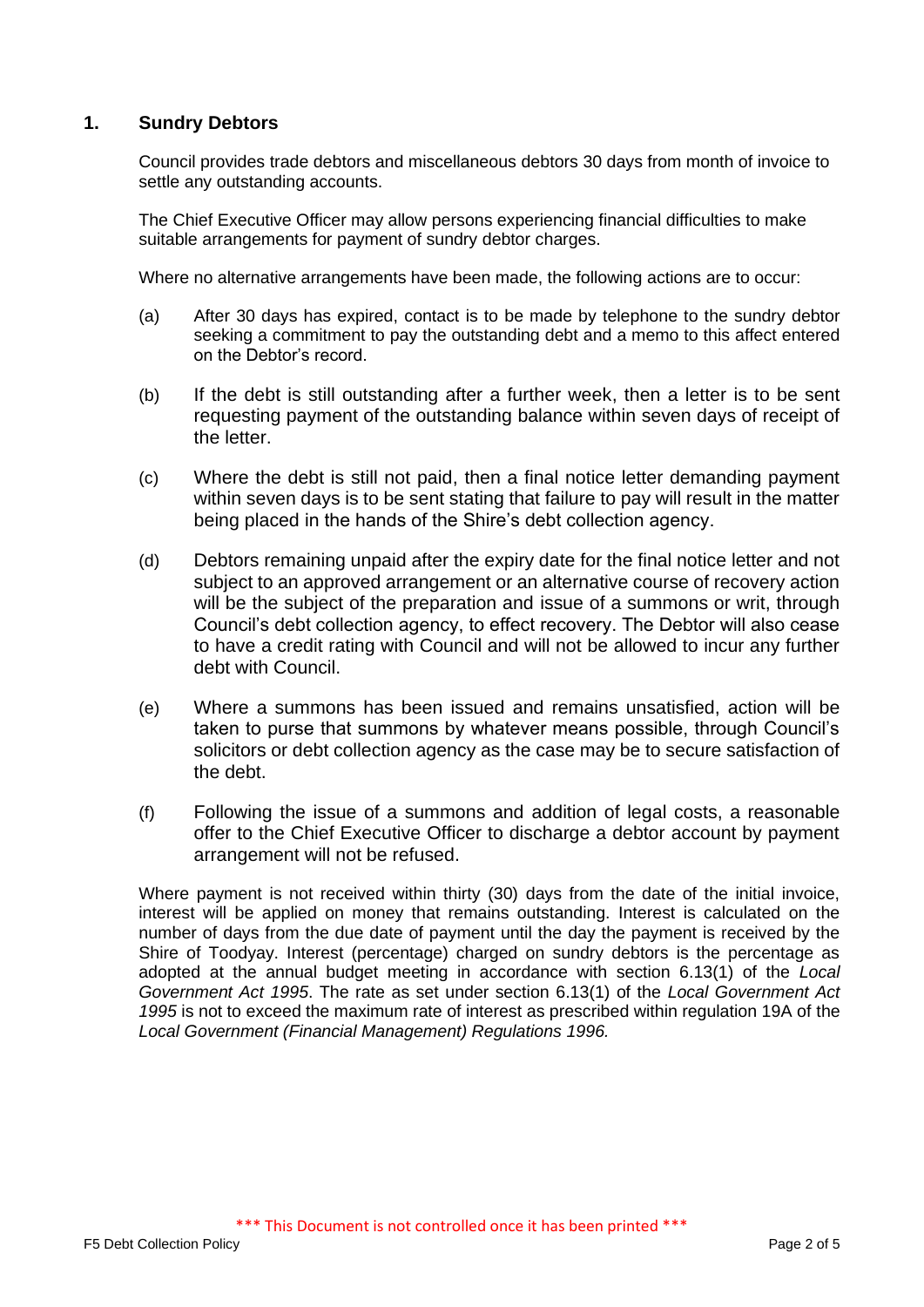# **2. Rates Debtors**

#### 2.1 Issue of Notices

Rate Notices will be issued as soon as is practicable after raising rates, as per Section 6.41 of the *Local Government Act 1995 (*being not less than 28 days after issue of notice) and will advise the ratepayer of the due date (being 35 days after issue of notice).

2.2 Final Notice

Should rates remain outstanding 14 days after the due date and the ratepayer has made no payment or insufficient payment to cover the first instalment, a Final Notice will be issued. This Notice will advise of the total amount outstanding including any penalty interest payable and that legal action may be taken without further notice with all legal costs incurred being added to the ratepayer's account.

#### 2.3 Collection Steps

- (a) Rates Debtors remaining unpaid after the expiry date for the Final Notice and not subject to an approved arrangement or an alternative course of recovery action will be the subject of the preparation and issue of a summons or writ, through Council's collection agency, to effect recovery.
- (b) Following the issue of a summons and addition of legal costs, a reasonable offer to the Chief Executive Officer to discharge a rates debtor account by alternative payment arrangement will not be refused.

#### 2.4 Instalments

A person wishing to participate in the instalment payment method must make at least the first payment by the due date and should not have any outstanding rates and charges on their account. The instalment payment plan is subject to an administration charge and instalment surcharge as set by Council for that year.

Should a person default on payment of instalments, legal proceedings may be instituted to recover any outstanding amount.

2.5 Alternative Payment Arrangements

Should a ratepayer be experiencing difficulty in paying their rates or find the instalment method not suitable, application can be made to Council in writing specifying clearly the amount that can be paid and any reasons that would assist their application. This matter will then be referred to the Chief Executive Officer for determination. Council's Rates Payment Arrangement Plan Fee (as per the *Schedule of Fees & Charges*) is applicable on all alternative payment arrangements.

2.6 Back Rates

Council may, under Section 6.39 of the *Local Government Act 1995,* amend the rate record for the five years preceding the current financial year. Should the amount of back rates total less than \$10.00 in respect of one rating year, this charge will not be imposed. Service charges will be included in back rating.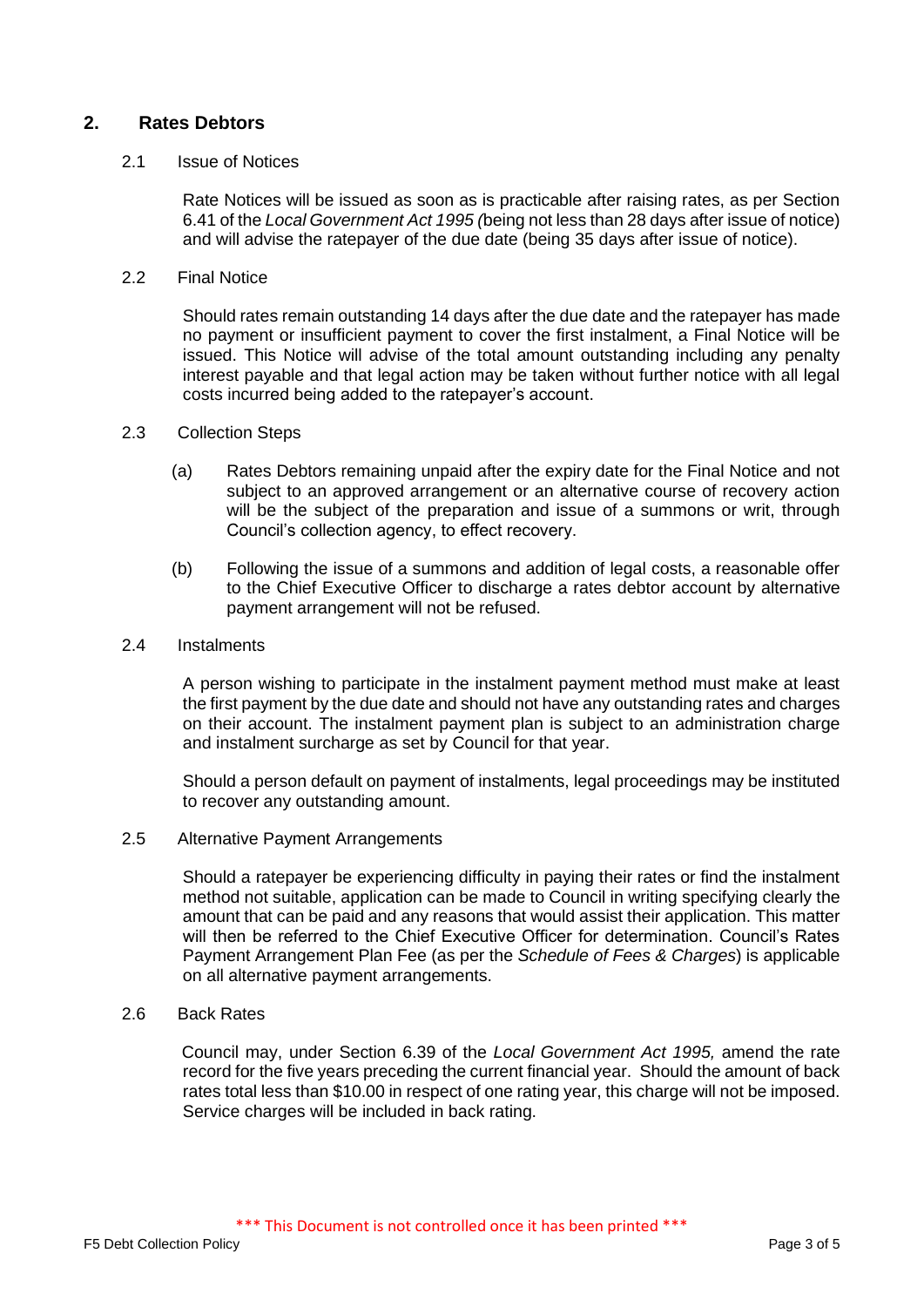#### 2.7 Unpaid Rates

Rates remaining unpaid after the expiry date for the Final Notice and not subject to an approved arrangement or an alternative course of recovery action will be the subject of the preparation and issue of a summons or writ to effect recovery. Council will be consulted if this action is proposed for the collection of amounts owed by known pensioners.

Where a summons has been issued and remains unsatisfied, action will be taken to pursue that summons by whatever means, through Council's solicitors or collection agency as the case may be to secure satisfaction of the debt.

Following the issue of a summons and addition of legal costs, a reasonable offer to the Chief Executive Officer to discharge a rate account by alternative payment arrangement will not be refused:

- (a) Where the owner is resident on the property in a domestic situation, alternative payment arrangements may be available after approval by the Chief Executive Officer (see alternative payment arrangements).
- (b) Where the owner is a non-resident or a company i.e.: the property is an investment property, the maximum period over which repayment will be permitted will be three months.

Legal proceeding will continue until payment of rates imposed is secured. This includes the issue of a Warrant of Execution against goods and land if necessary:

Warrants against land will be used to collect outstanding amounts in respect of all properties without a requirement that these be referred to Council.

In cases where the owner of a leased or rented property on which Municipal Rates are outstanding cannot be located or refuses to settle rates owed, notices may be served on the lessee or tenant under the provisions of Section 6.60 of the *Local Government Act 1995*, requiring the lessee or tenant to pay to the Council the rent due under the lease/tenancy agreement as it becomes due until the amount in arrears has been paid.

2.8 Where Rates or Service Charges Remain Unpaid

Where rates remain outstanding for a period in excess of one year and all attempts to recover the debt have failed then a caveat will be lodged to preclude dealings in respect of the land to protect Council's interest.

Where previous actions to collect outstanding rates and service charges have not been successful and the rates and/or service charges remain unpaid for at least three years, Council will in accordance with S6.64 of the *Local Government Act 1995* take possession of the land and hold the land as against a person having an estate or interest in the land and:

- (a) From time to time lease the land; or
- (b) Sell the land; or
- (c) Cause the land to be transferred to the Crown; or
- (d) Cause the land to be transferred to itself.